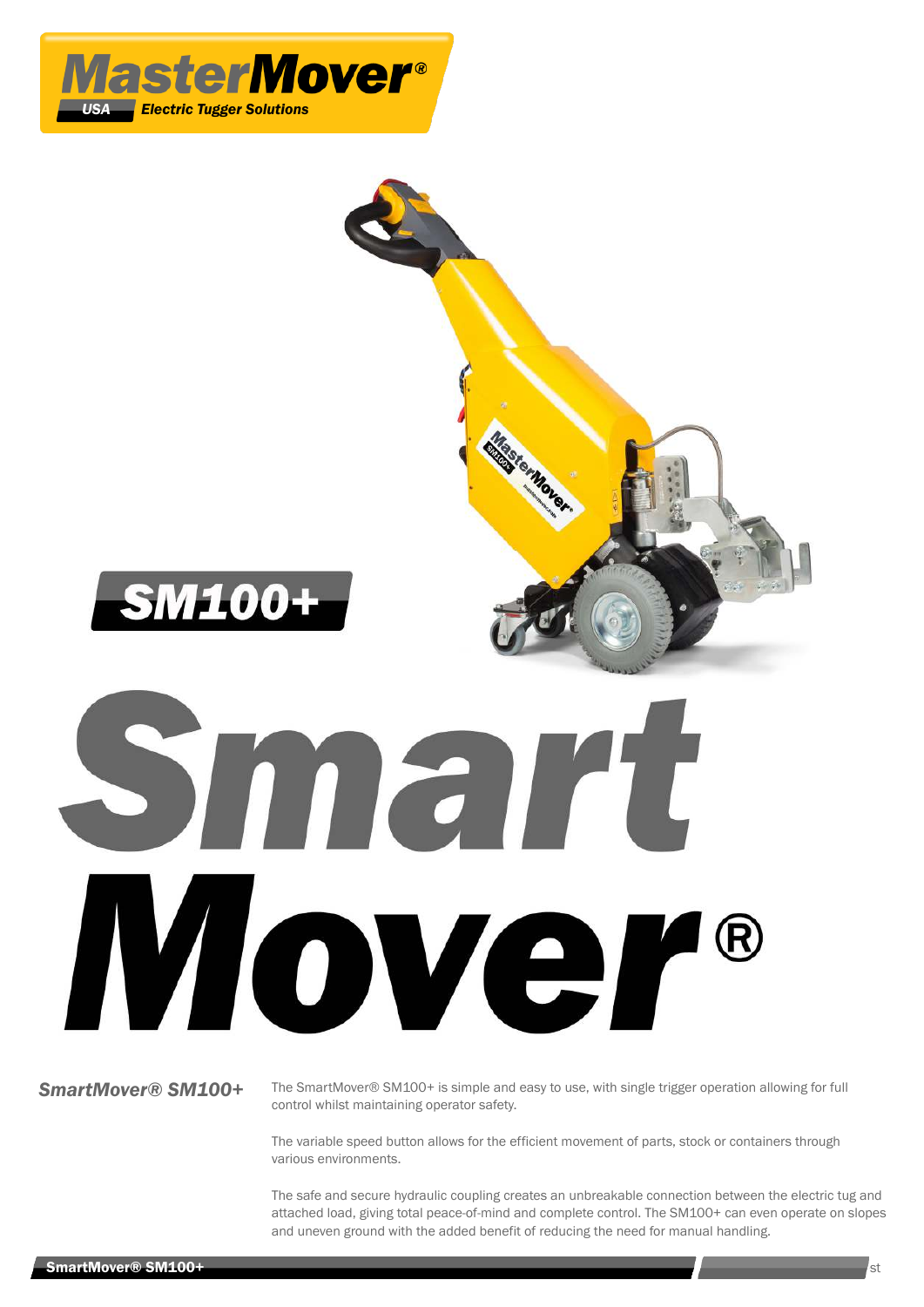**Industries** Suitable for use in a wide range of applications and sectors







Aerospace **Retail and Logistics Retail and Logistics Retail and Logistics Healthcare Automotive and Commercial** vehicles

## • Fully customisable and bespoke couplings

- Available in [Stainless Steel](/usa/product-groups/stainless-steel/sm100-ss-electric-power-tugger)
- Push and Pull any load safely up to 2,600lbs
- Interchangeable battery for 24/7 operation

**KeyBenefits** 1 year full guarantee

- Safe & secure hydraulic coupling
- Throttle release automatic braking system
- Anti-slip and puncture-proof tyres
- Simple operation with no licence requirement

*ProductDimensions*





Anti-crush button

## **MaxLoadWeight** See our website for full technical details



\*"Maximum load weight" is only a recommendation that we arrive at by estimating rolling resistance. Your environment and wheel type may affect this figure which is why we carry out a detailed technical evaluation on every project. All of our calculations include a "safe work load" factor to ensure safe operation in all circumstances.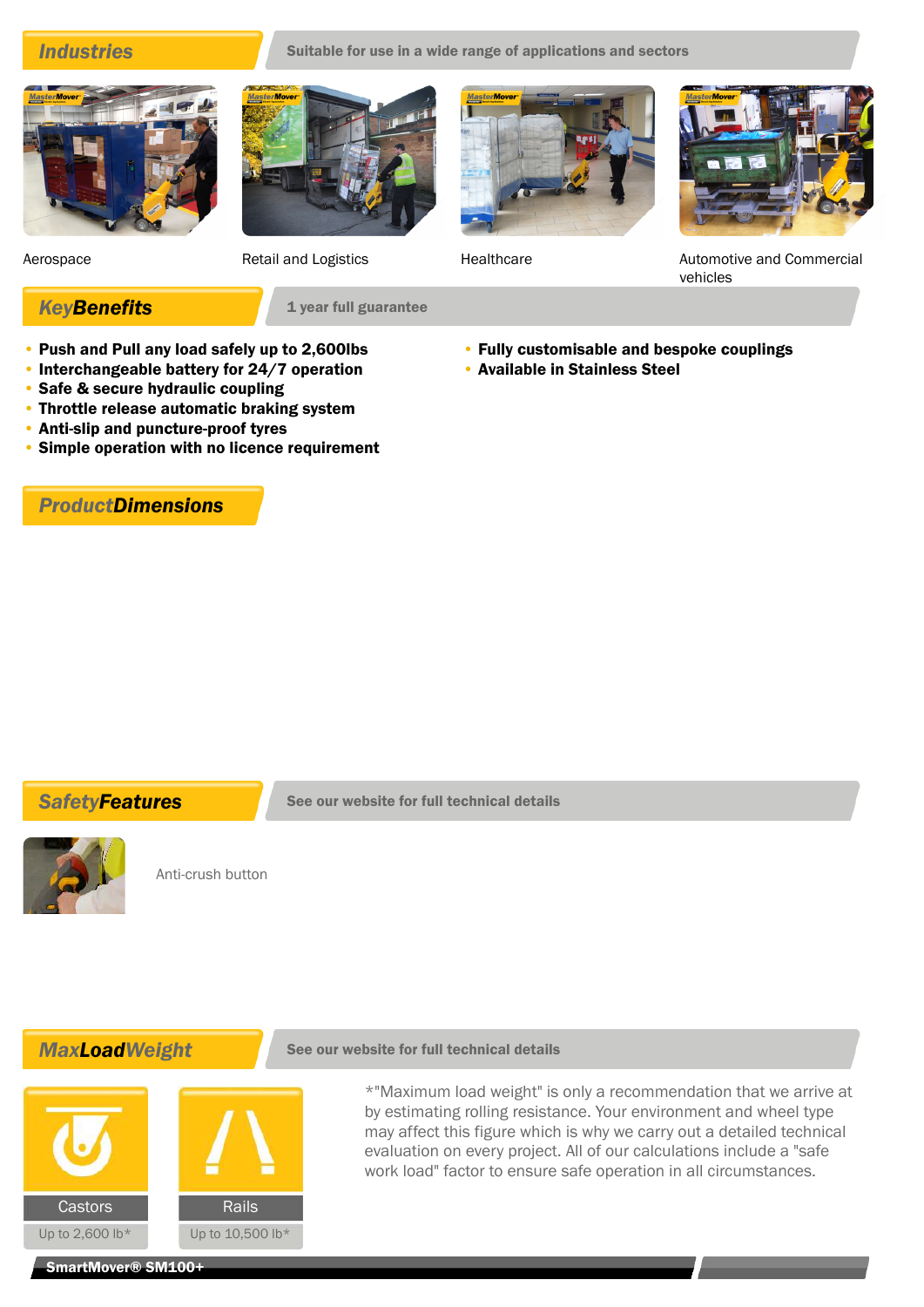### Identification

| Product code                     | SM100+                      |
|----------------------------------|-----------------------------|
| Recommended max load             | 2,600 lbs                   |
| Pull force                       | 981N                        |
| Push force                       | 981N                        |
| <b>Chassis</b>                   | All steel powder coated     |
| Machine weight including battery | 200 lbs                     |
| Variable machine speed           | $0.1 \text{ km/h}$ - 5 km/h |
| Drive motor power                | 2 x 0.22 kW                 |
| Drive wheel type                 | Puncture-proof, non-marking |
| Parking brake                    | Electromagnetic             |
| Ingress Protection               | IP42                        |
| Noise level                      | $\leq 80$ dBA               |
| Operating temperature            | $-15$ to $40^{\circ}$ C     |
| <b>Battery options</b>           |                             |

| How long does the battery last | 9.3 km                     |
|--------------------------------|----------------------------|
| Recharging times               | 4 hr 30 mins               |
| Charger                        | External 5A 24V - 85V-265V |

<u> London a componente de la provincia de la provincia de la provincia de la provincia de la provincia de la provi</u>